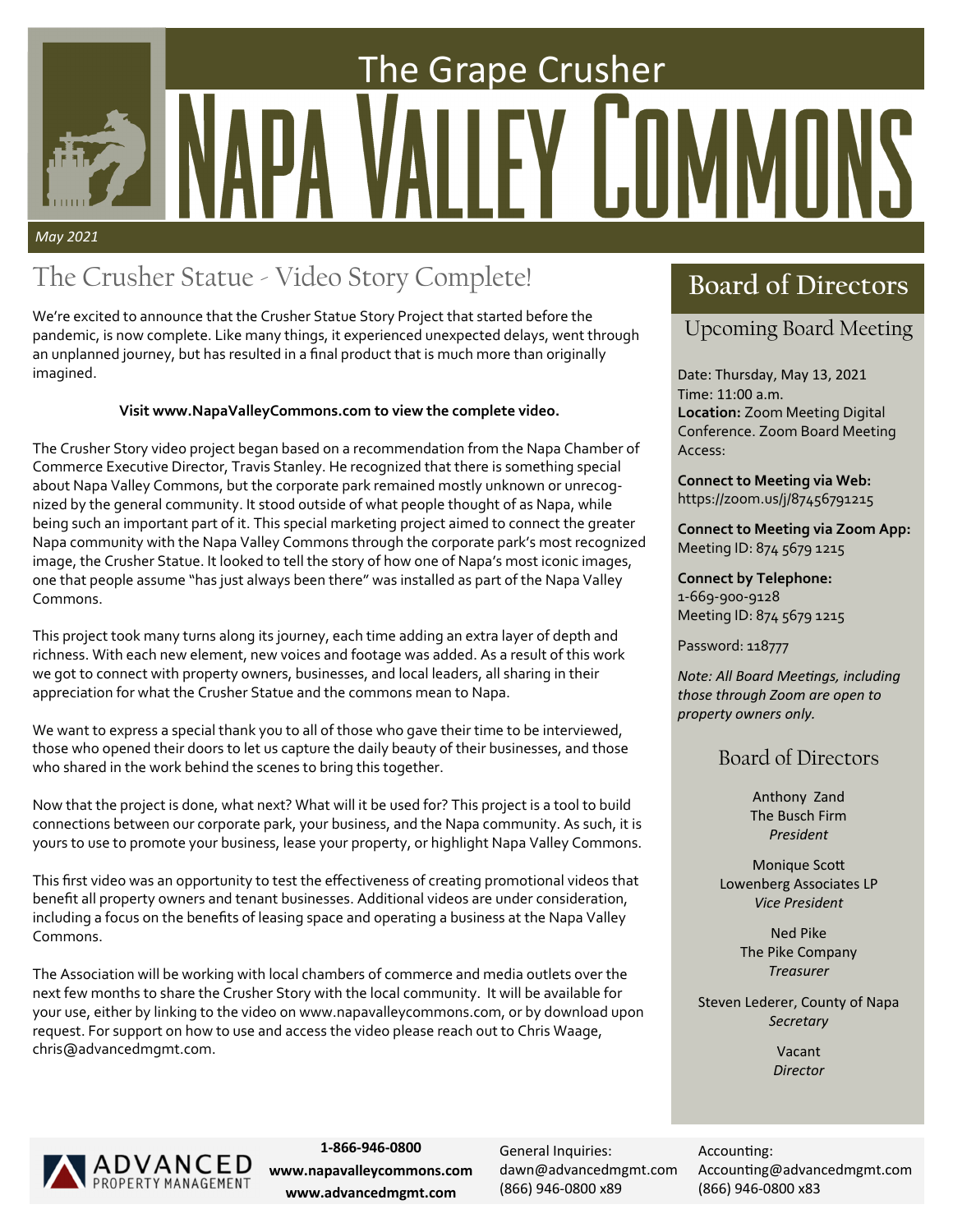### Feature Your Business

We love to share and highlight the unique and hardworking businesses that are in our community. If you're interested in having a feature article on your business included in The Grape Crusher newsletter please contact Chris Waage, chris@advancedmgmt.com, to set up a time to share your story.

## Website Updates - Media Needed!

### **UPCOMING EVENTS**

Check out the Vista Collina Events page at:

https://meritagecollection.com/vista‐collina/ special‐events for upcoming events.

The POA's website, Napavalleycommons.com, has served the association well in providing key information about the property and its businesses, as well as providing a central point to access member accounts and documents. The website has been updated but we still lack the media to highlight many of the businesses whose value cannot be seen from the exterior of a building. THIS IS WHERE WE NEED YOUR HELP. We need pictures, video, or text descriptions that help highlight the wonderful value that your organization brings to the Napa Valley Commons. If you have media that you can share with us to help highlight your business on the Association website, please reach out to our Principal Relationship Manager, Chris Waage, chris@advancedmgmt.com with any resources you can share.

### Interested in Serving on the Association Board?

Included with this newsletter is a request for Board Candidates nominations. Each year the Association elects directors that serve a twoyear term, providing leadership to the Association. Can you or a representative from your organization serve as a director?

We invite you to consider supporting your business community as a Director for the Napa Valley Commons. Candidate submissions must be submitted to the Association's Management Company, APM, by June 8, 2021.

If you're able to help with any of these efforts, please email Chris Waage, our Relationship Manager at chris@advancedmgmt.com

### Crosswalk Project Update

Pedestrian movement in Napa Valley Commons has long been a priority of the Board of Directors, and there has been much planning towards improving pedestrian access and movement in the property. The vision of this plan is to ultimately have sidewalks that allow pedestrian movement throughout the business park, from Kaiser Road to the Crusher Statue, between neighboring businesses, to the future "Napa Pipe" Development, and possibly even directly onto the Napa Valley Wine Trail.

As previously announced, the installation of five (5) crosswalks; three (3) at the Napa Valley Corporate Drive and Napa Valley Corporate Way intersection and two (2) at the Napa Valley Corporate Drive and Bordeaux Way intersection, are well underway. We anticipate the final striping to be completed by early this month, thus completing the project.

Your understanding and cooperation throughout this project has been greatly appreciated. No doubt all will enjoy these pedestrian improvements as they continue within the park.





**1‐866‐946‐0800 www.napavalleycommons.com www.advancedmgmt.com**

General Inquiries: dawn@advancedmgmt.com (866) 946‐0800 x89

Accounting: Accounting@advancedmgmt.com (866) 946‐0800 x83